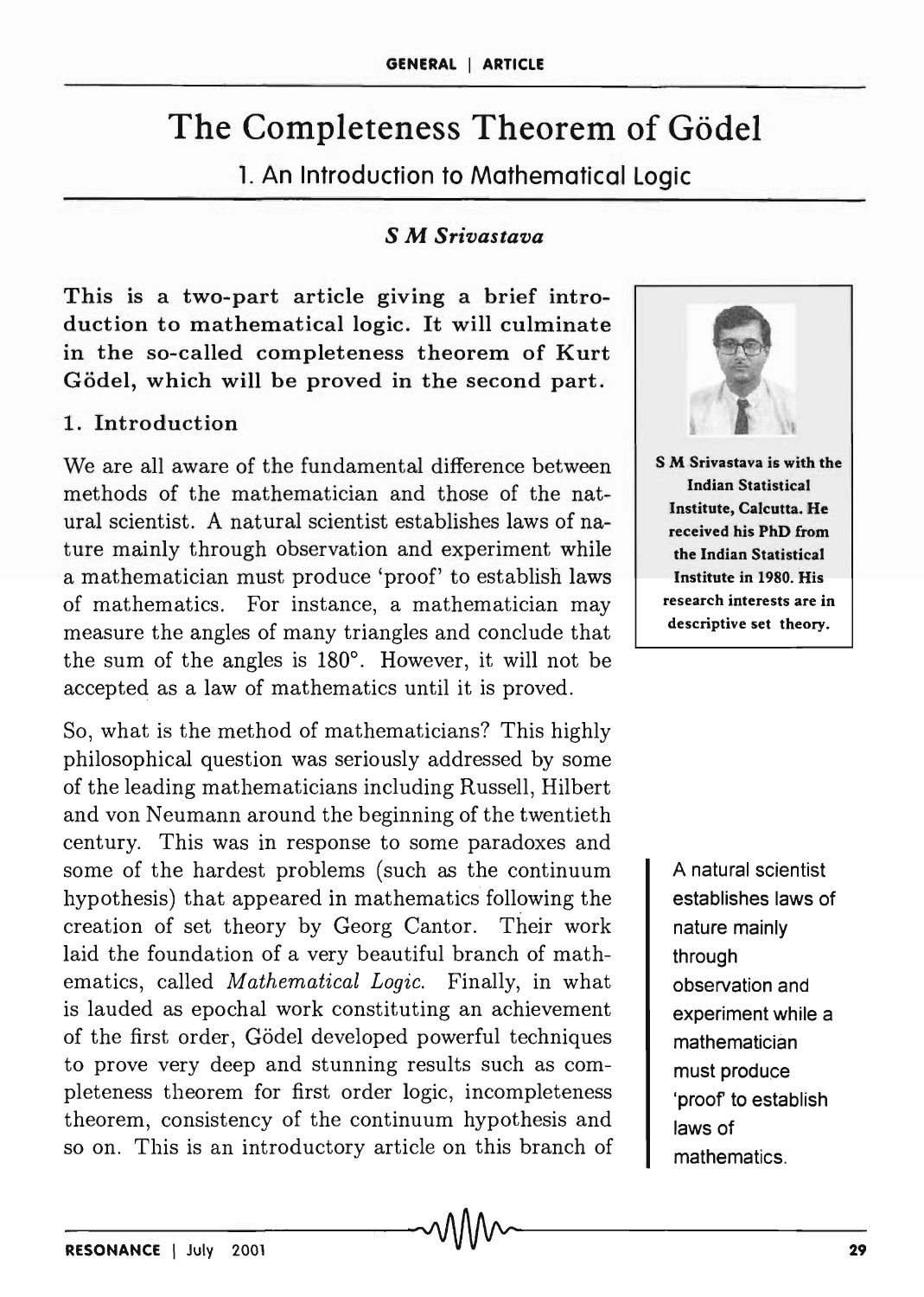There has to be first laws, called axioms, which we accept without proof.

mathematics culminating in the completeness theorem for first order logic.

## 2. Languages

Obviously, not all laws of mathematics can be proved. There has to be first laws, called *axioms,* which we accept without proof. These axioms should be simple and clear statements which, for some reason or other, are considered evident. All other laws, called *theorems,*  must be deduced from axioms following certain rules of inference. Just as there has to be certain first laws, there has to be certain first concepts which are left undefined. Other concepts are defined in terms of the undefined ones. To understand what we mean, let us recall the well-known case of geometry as developed by the Greek mathematicians like Euclid. Starting from a few undefined concepts like *'points', 'lines',* 'a point *incident*  on aline', 'a point lying *between* two points of a line', *'congruent* triangles', etc. and a set of five axioms, they deduced many laws (i.e., theorems) of plane geometry.

Usually, in mathematics, axioms are stated in a natural language such as English or Hindi or Bengali. However, it is desirable to use a *formal or artificial language*  with precise rules of formation for linguistic objects like names for individual objects (i.e., nouns), sentences, etc. Or, so to speak, the language should have a precise *grammar.* There are two main reasons for this. The first reason is to avoid ambiguities. For example, set theory has an axiom asserting that 'given a set A and a property  $P$ , there is a set consisting of all elements of  $A$ having the property P'. But what is a property?

All other laws, called theorems, must be deduced from axioms following certain rules of inference.

The second reason for using a formal language is quite deep. Once we have fixed our axioms, it is quite conceivable that for a statement *P,* neither *P* nor its negation is provable from the axioms using legitimate rules of inference. In such a case we say that *P* is *independent* of the axioms. For example, in the nineteenth century, the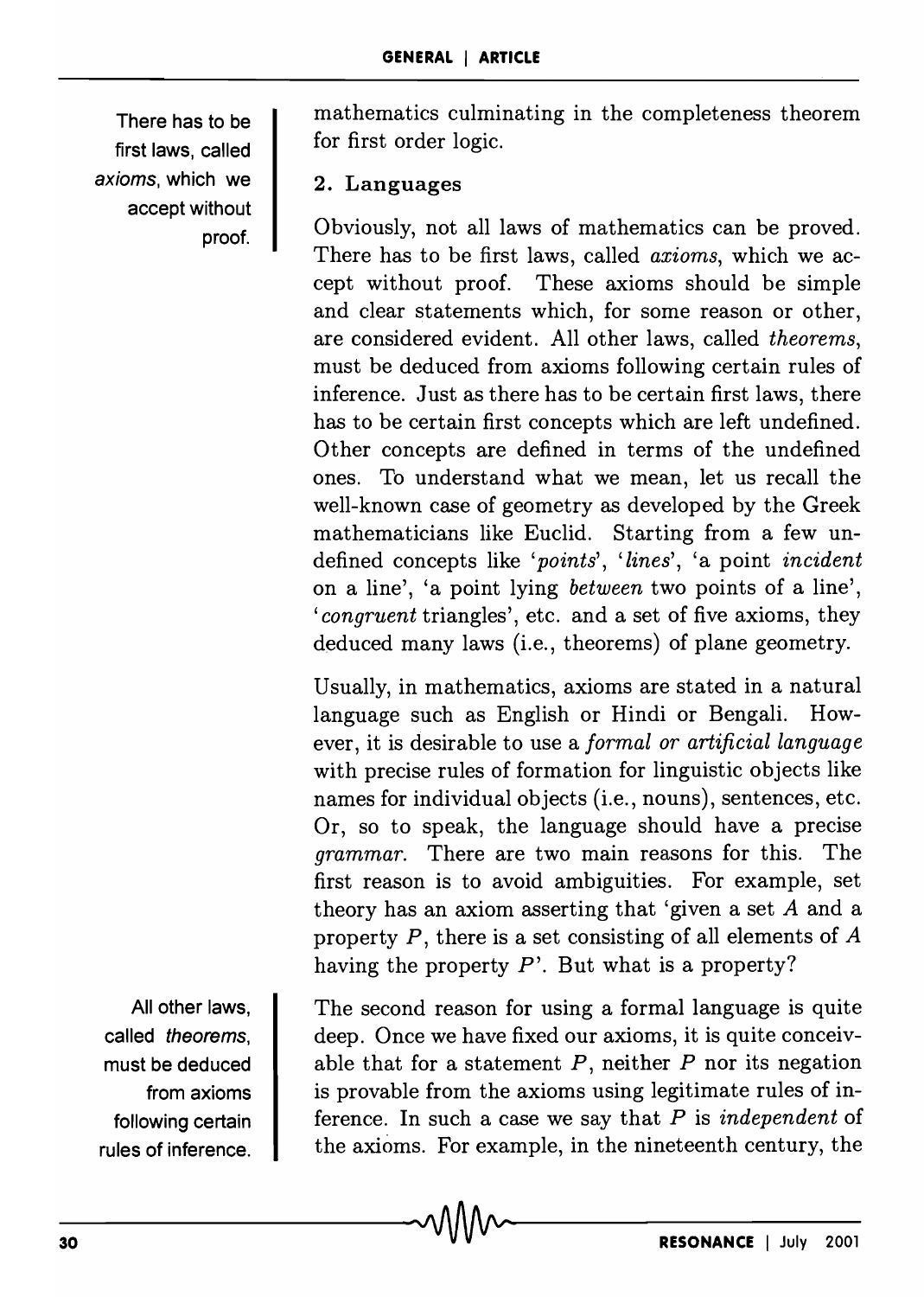parallel axiom of Euclid was shown to be independent of the remaining axioms and one of the most remarkable discoveries of twentieth century mathematics is the independence of the continuum hypothesis as shown by Gödel and Cohen. Clearly, to prove such independence results, we must make the intuitive notion of proof or logical deduction precise. This is best done by using an artificial language.

We now proceed to define a class of artificial languages, known as *first order languages,* which have sufficiently high expressive power. Such languages contain 'variables' *x, y,* etc., for generic representation of objects or individuals of our study. It also contains symbols like  $\neg$ ,  $\vee$ ,  $\wedge$ ,  $\rightarrow$ ,  $\exists$ ,  $\forall$  to intuitively mean 'not', 'or', 'and', 'implies', 'for some', 'for all', respectively. These symbols, together with = (to mean 'equality'), will be called *logical symbols.* They are present in all first order languages. Moreover, a first order language may contain some *nonlogical symbols* representing undefined concepts of the underlying theory. For example, if we are studying the theory of natural numbers, we write

$$
\neg \exists x (x < 0) \tag{1}
$$

to express the fact that 'zero is the smallest element'. Here  $\lt$  and 0 are non-logical symbols. Similarly, if we are studying the theory of real numbers, the string of symbols

$$
\forall x(x = 0 \lor \exists y(x \ y = 1 \land y \ x = 1)) \tag{2}
$$

expresses that 'every non-zero real number has a reciprocal'. Here 0, 1 and are non-logical symbols.

More precisely, a *first order language L* consists of

- (a) variables: a countably infinite set of symbols, generically denoted by *x, y, z,* with or without suffixes.
- (b) logical connectives:  $\neg$ ,  $\vee$

In the nineteenth century, the parallel axiom of Euclid was shown to be independent of the remaining axioms and one of the most remarkable discoveries of twentieth century mathematics is the independence of the continuum hypothesis as shown by Gödel and Cohen.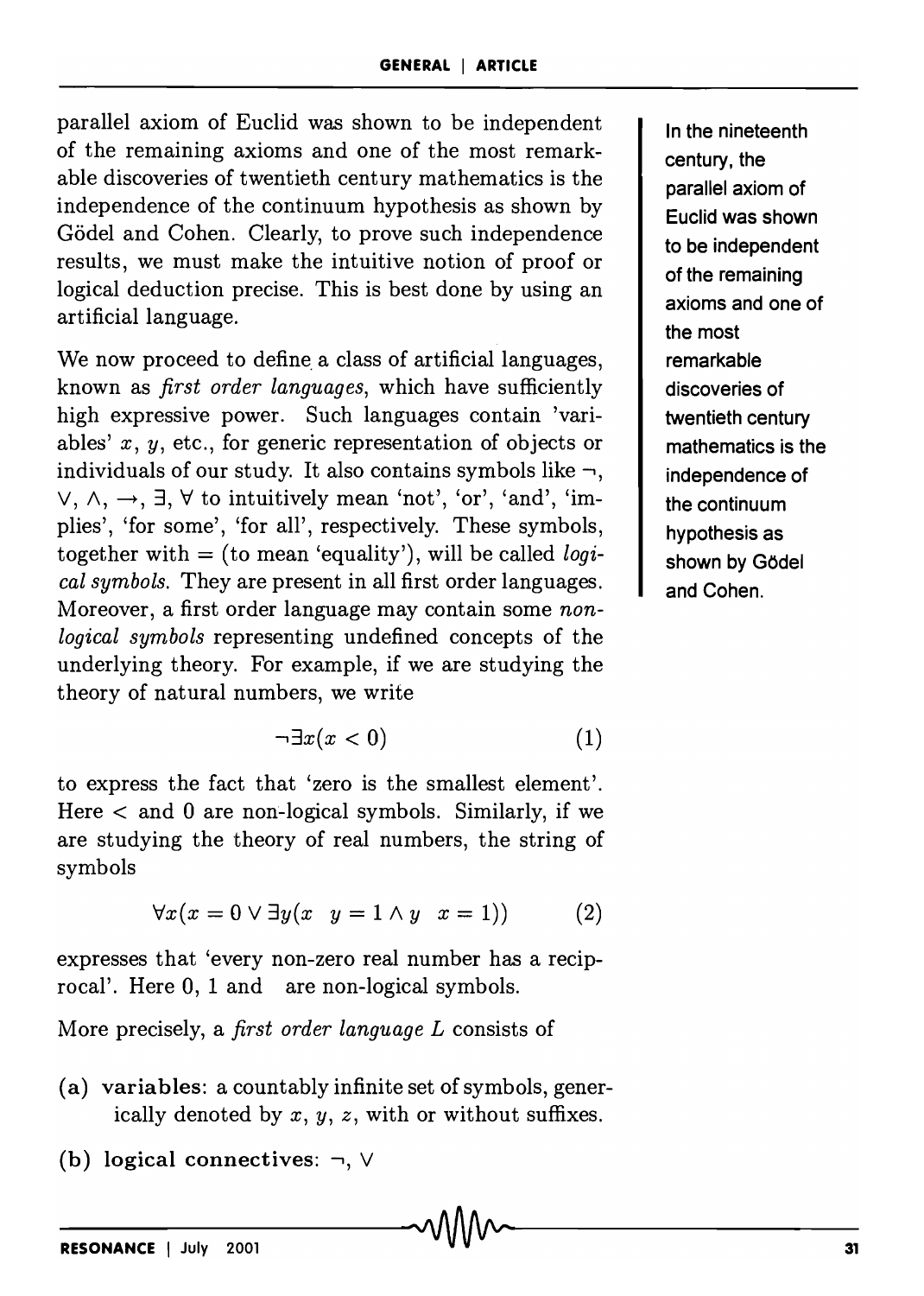The language for group theory has one constant symbol 1 and one 2-ary or binary function symbol ... and it has no other non-logical symbols.

- (c) existential quantifier:  $\exists$
- (d) equality symbol;  $=$
- (e) constant symbols: a (empty or non-empty) set of symbols
- (f) function symbols: for each  $n \geq 1$ , a (empty or non-empty) set of symbols.
- (g) relation symbols: for each  $n \geq 1$ , a (empty or non-empty) set of symbols.

Symbols occurring in  $(a)-(d)$  are common to all first order languages. These are called *logical symbols.* Symbols occurring in (e )-(g), known as *non-logical symbols,* depend on the particular theory for which the language is defined. For example, the language for group theory has one constant symbol 1 and one 2-ary or binary function symbol and it has no other non-logical symbols; the non-logical symbols for the language for an ordered field are: two constant symbols 0 and 1, two binary function symbols  $+$  and and a binary relation symbol  $\lt$ . It is assumed that the logical and non-logical symbols are all distinct.

*In the next few paragraphs, L denotes a first order language.* We give precise rules of formation of linguistic objects, represented by finite strings of symbols, of the language *L.* There are two major classes of such objects. Somewhat broadly speaking, the first kind, called *terms,*  can be thought of as names for the individual objects of study, i.e., the nouns and the second kind, called *formulae,* can be thought of as statements made about these individuals.

We define the *terms* of *L* by induction as follows:

- (a) Each variable is a term.
- (b) Each constant symbol is a term.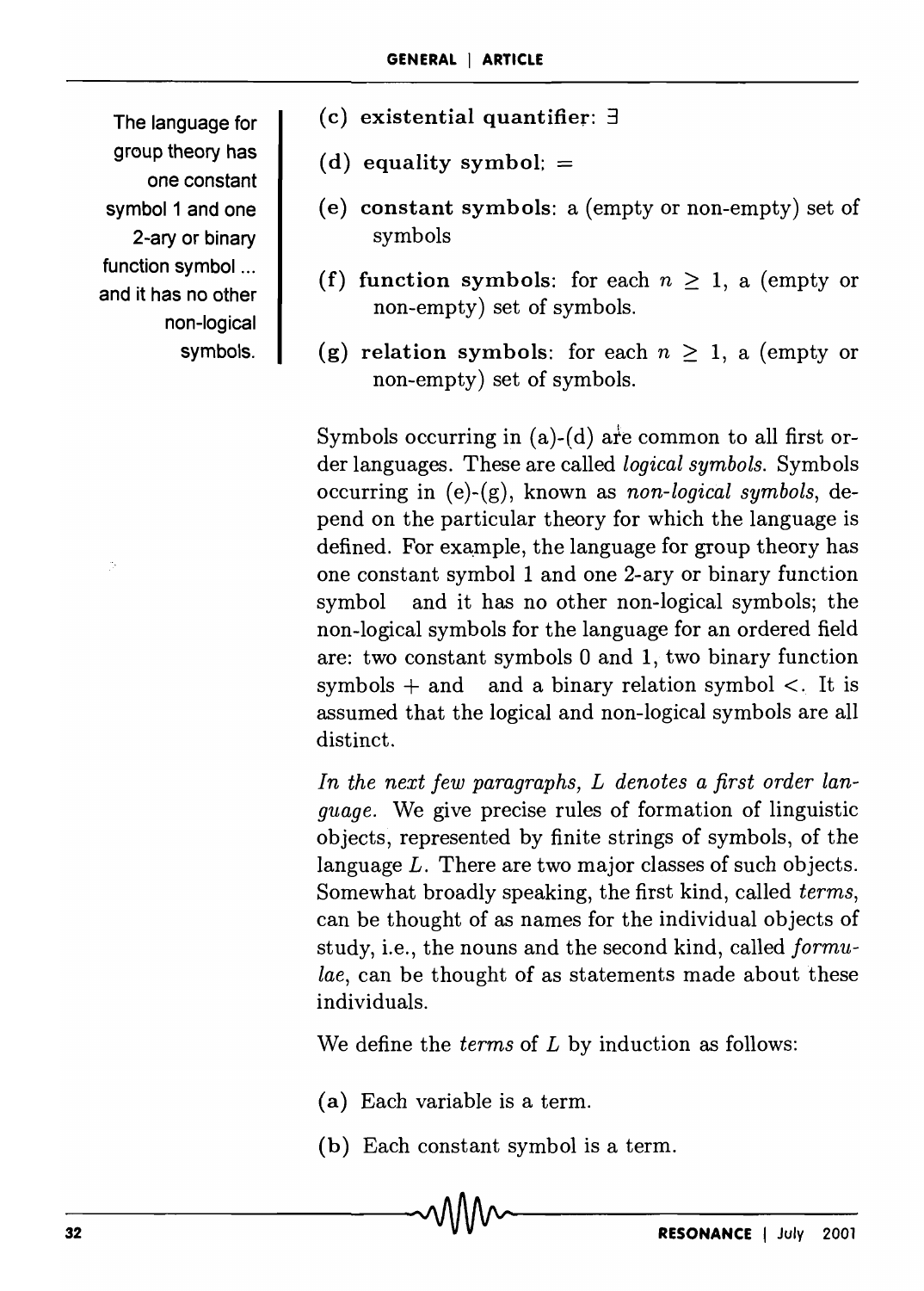(c) If  $t_1$ ,  $t_2$ , .,  $t_n$  are terms and f a n-ary function symbol, then  $ft_1t_2$  .  $t_n$  is a term.

A string of symbols of the form

- (i)  $t = s$ , where t, s are terms, or
- (ii)  $pt_1t_2$   $\ldots$ , where p is a n-ary relation symbol of L and  $t_1, t_2, \ldots, t_n$  are terms

is called an *atomic formula* of *L.* 

We define the *formulae* of *L* by induction as follows:

- (a) Each atomic formula is a formula.
- (b) If *A* is a formula, so is  $\neg A$ .
- (c) If *A* and *B* are formulae, so is  $A \vee B$ .
- (d) If *A* is a formula and *x* a variable, then  $\exists x A$  is a formula.

We shall use parantheses in a natural way to avoid ambiguities. For instance, we shall write  $\neg (P \lor Q)$ , and not  $\neg P \lor Q$ , if we mean so. On the other hand, we shall adopt the convention of association to the right for omitting parantheses. So,  $A \vee B \vee C$  is really the formula  $A \vee (B \vee C)$  and  $A \vee B \vee C \vee D$  is the formula  $A \vee (B \vee (C \vee D)).$ 

Is the expressive power of a first order language sufficiently high? For instance, in (2) we used, among others, the logical symbols  $\forall$  and  $\wedge$  to express that every non-zero real number has a reciprocal. But these are not symbols of a first order language. We have not introduced these in our language for reasons of economy. However, they can be defined in terms of  $\neg$  and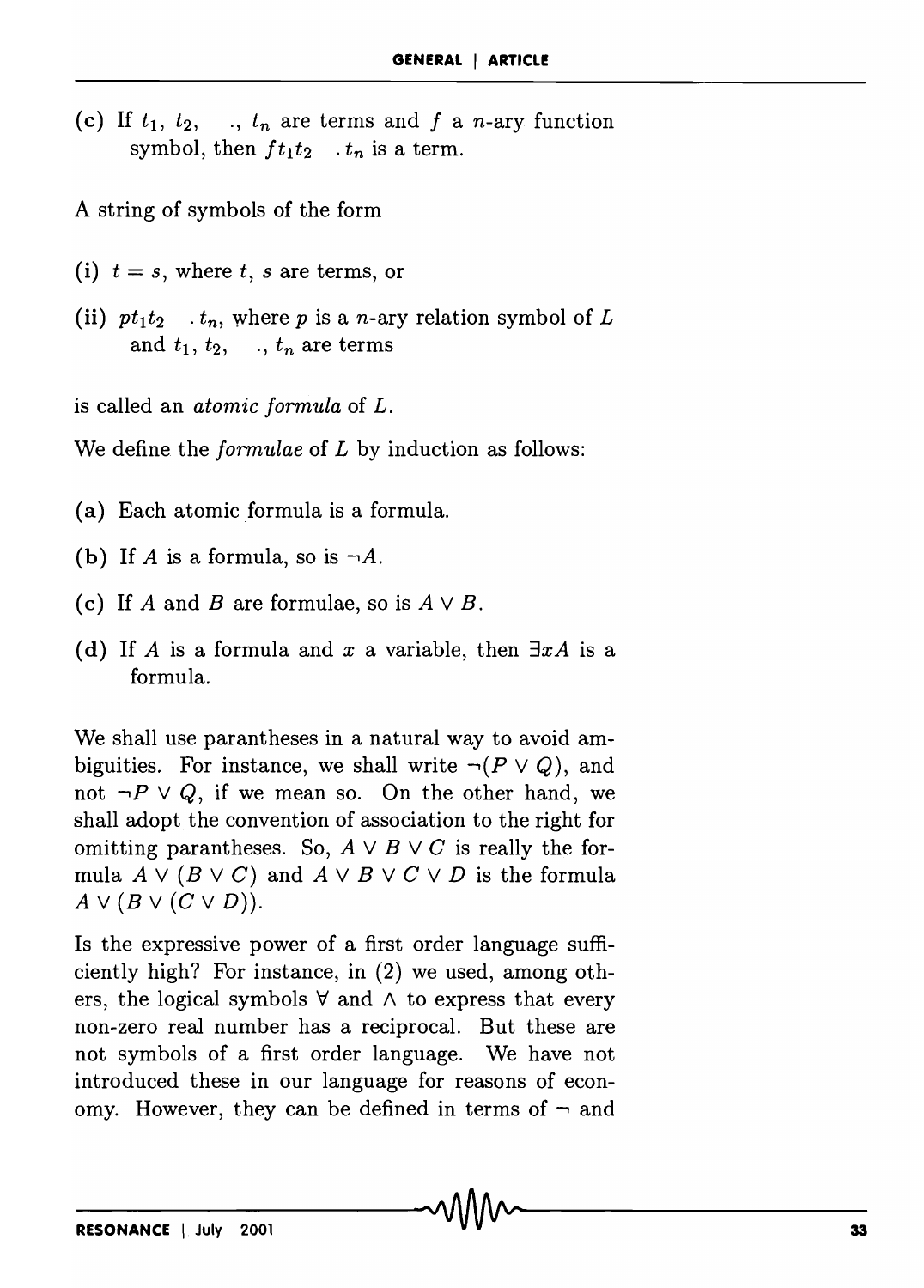We choose the language and its grammar suitably so that the syntactical structure of the sentence reflects its meaning.  $\vee$  as follows:  $A \rightarrow B$  will stand for  $\neg A \vee B$ ;  $A \wedge B$  for  $\neg(\neg A \lor \neg B); A \leftrightarrow B$  for  $(A \rightarrow B) \land (B \rightarrow A)$  and  $\forall xA$ for  $\neg \exists x \neg A$ . According to our convention of association to the right,  $A \rightarrow B \rightarrow C$  is the formula (in abbreviated form)  $A \rightarrow (B \rightarrow C)$ .

We have already gained a bit by expressing mathematical statements as a string of symbols. To see this we note that mathematical concepts are abstract and so, difficult to understand. On the other hand, a formula, being a finite string of symbols, is a concrete object. Thus we have concrete objects representing a mathematical statement. This enables us to approach abstract through concrete. We make use of this as follows. We choose the language and its grammar suitably so that the syntactical structure of the sentence reflects its meaning. Then from any set of sentences we can deduce others following certain mechanical rules of inference. This view, known as the *formalist's* view, was advanced by the famous German mathematician David Hilbert.

We close this section by giving a few technical definitions.

For any formula *A,* we define the set of all *subformulae*  of  $A$  by induction on the length of  $A$  as follows:

- (i) If *A* is an atomic formula, then *A* is the only subformula of A.
- (ii) If *A* is the formula  $\neg B$  or the formula  $\exists x B$ , then *A* is a subformula of *A* and every subformula of *B* is a su bform ula of *A.*
- (iii) If *A* is the formula  $B\vee C$ , then *A* is a subformula of *A* and every subformula of *B* or C is a subformula of *A.*

We think of subformulae of  $A$  as building blocks of the formula *A.* An occurrence of a variable *x* in a formula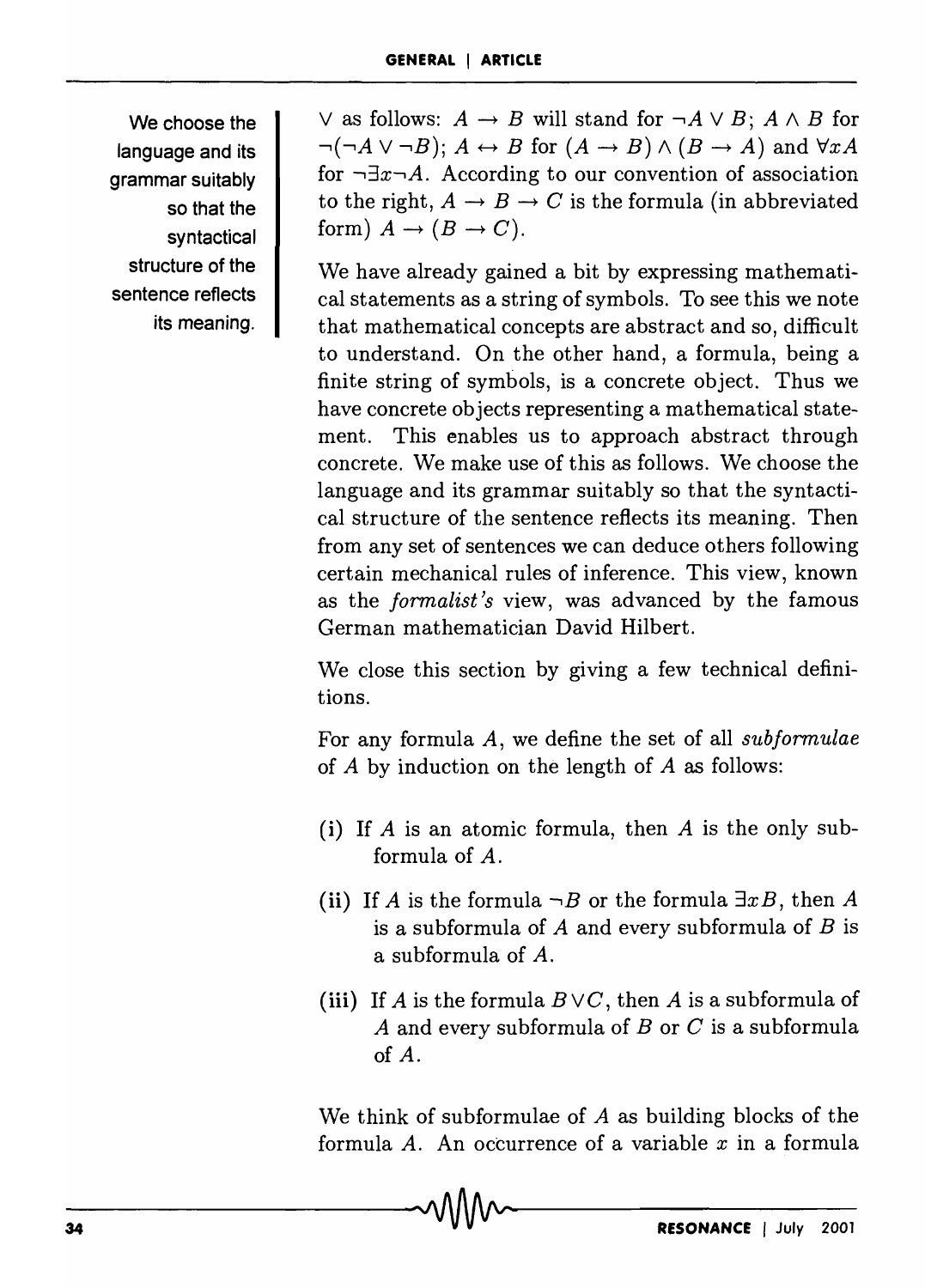*A* is called *bound* if it occurs in a su bformula of *A* of the form *3xB;* otherwise it is called a *free* occurrence. A variable *x* is called *free* in *A* if it has a free occurrence in *A.* A formula *A* is called *closed* or a *sentence*  if no variable is free in *A.* In the sequel, we shall write  $A[x_1, \ldots, x_n]$  to indicate that no variable other than  $x_1$ ,  $\cdot$ ,  $x_n$  is free in *A*. Similarly, we shall write  $t[x_1, \ldots, x_n]$ to indicate that no variable other than  $x_1, \dots, x_n$  occur in the term  $t$ .

If *a, t* are terms and *x* a variable, then  $t_x[a]$  denotes the term obtained from  $t$  by simultaneouly replacing each occurrence of *x* in t by *a.* Certain caution has to be exercised for substituting a term in a formula. For instance, suppose *A* is the formula of number theory  $\exists y(x = 2 \cdot y)$ meaning that x is even. Now, if we substitute  $y + 1$  for x in *A* the meaning of the formula will completely change. For such reasons, we say that a term t is *substitutable* for a variable *x* in a formula A, if for each variable *y* occurring t, no subformula of A of the form  $\exists yB$  contains an occurrence of  $x$  that is free in  $A$ . If  $t$  is substitutable for *x* in A, then the formula obtained from A by simultaneously replacing each free occurrence of *x* in *A* by t is denoted by  $A_x[t]$ . Also, suppose a term  $t_i$  is substitutable for the variable  $x_i$  in the formula  $A[x_1, \ldots, x_n],$ <br> $1 \le i \le n$ . Then  $A_{x_1,\ldots,x_n}[t_1, \ldots, t_n]$  denotes the formula  $1 \leq i \leq n$ . Then  $A_{x_1,\dots,x_n}[t_1,$ obtained from *A* by simultaneously replacing each free occurrence of  $x_i$  in *A* by  $t_i$ ,  $1 \leq i \leq n$ . Similarly, for any term  $a[x_1, \ldots, x_n], a_{x_1, \ldots, x_n}[t_1, \ldots, t_n]$  is defined by simultaneously replacing each occurrence of  $x_i$  in  $a$  by  $t_i, 1 \leq i \leq n$ .

For simplicity, we shall divide our study in two parts: *propositional logic* and *first order logic.* In propositional logic there is no object or individual of discourse. Instead, starting from some sentences, called *atomic formulae,* we form formulae using only the logical connectives  $\neg$  and  $\vee$ . The main aim is to formalize the logic or the rules of inference involving logical connectives only.

In propositional logic there is no object or individual of discourse. Instead, starting from some sentences, called atomic formulae, we form formulae using only the logical connectives  $-$  and  $\vee$  The main aim is to formalize the logic or the rules of inference involving logical connectives only.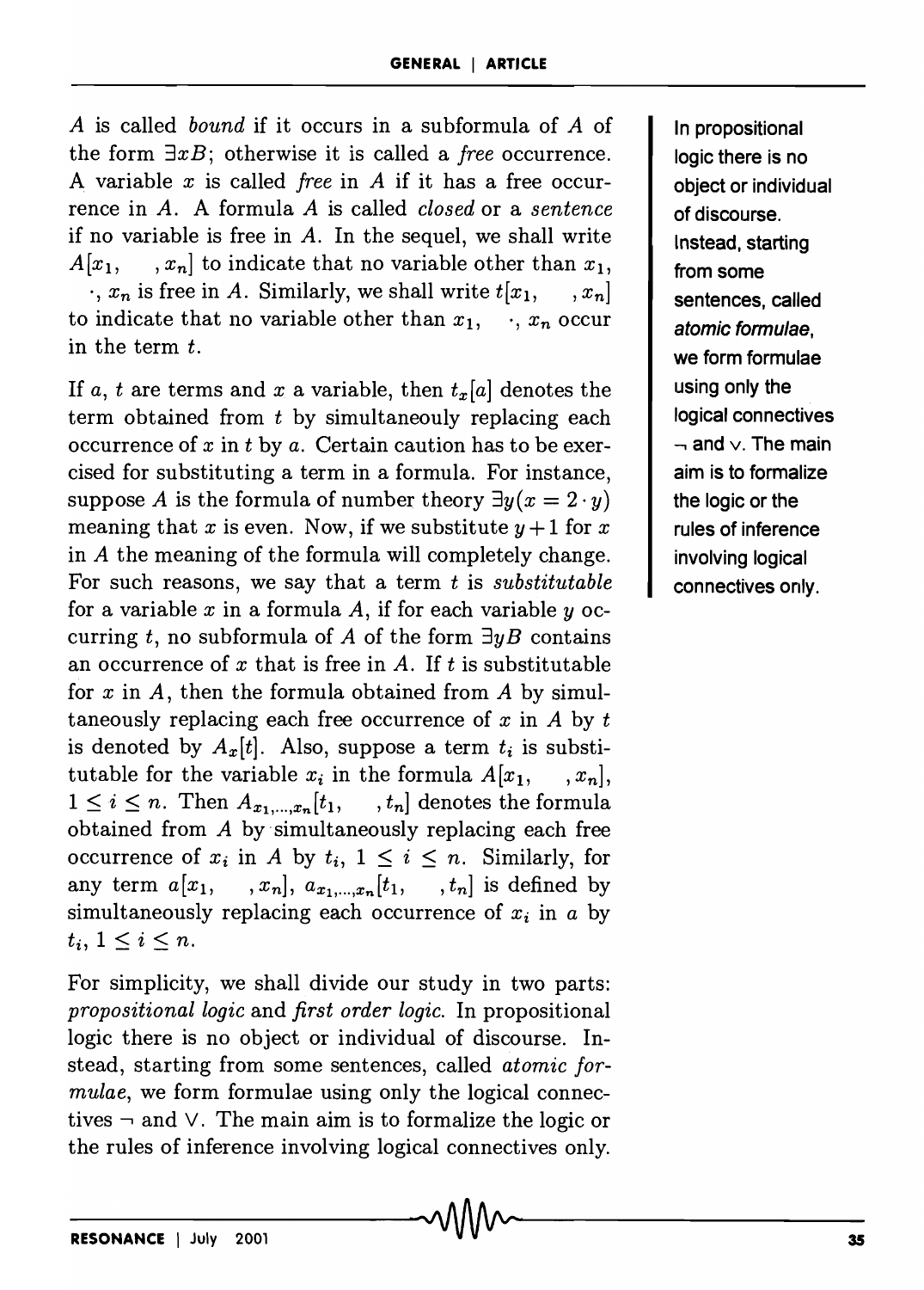In the syntactical approach a formula is regarded just as a string of symbols and logical deductions are made depending only on the structure of formulae.

Thus *language for a propositional logic L* consists of

(i) atomic formulae: a non-empty set of symbols, and

(ii) logical connectives:  $\neg$  and  $\vee$ .

If *L* is the language for a propositional logic, the *formulae* of *L* are defined by induction as follows:

(i) Each atomic formula is a formula of *L,* 

(ii) If *A* and *B* are formulae of *L*, so are  $\neg A$  and  $A \lor B$ .

Propositional logic (as well as several other logic including first order logic) is of great interest in computer science. But we shall limit its study only to facilitate our study of first order logic.

## 3. What is a Proof?

We now turn our attention to the fundamental notion of a *logical deduction* or a *proof.* There are two approaches: semantic (also known as logicism) and syntactical (also known as formalism). In the semantic approach one takes into account all possible meanings of atomic formulae. In the syntactical approach a formula is regarded just as a string of symbols and logical deductions are made depending only on the structure of formulae.

We explain the semantic approach first. Since our main goal is to define the notion of a logical deduction, it is natural to start with the knowledge of which of the atomic formula is true and which is false. In the next step we use the intuitive meaning of the logical connectives and quantifiers and define the truth or falsity of a sentence in terms of its subformulae.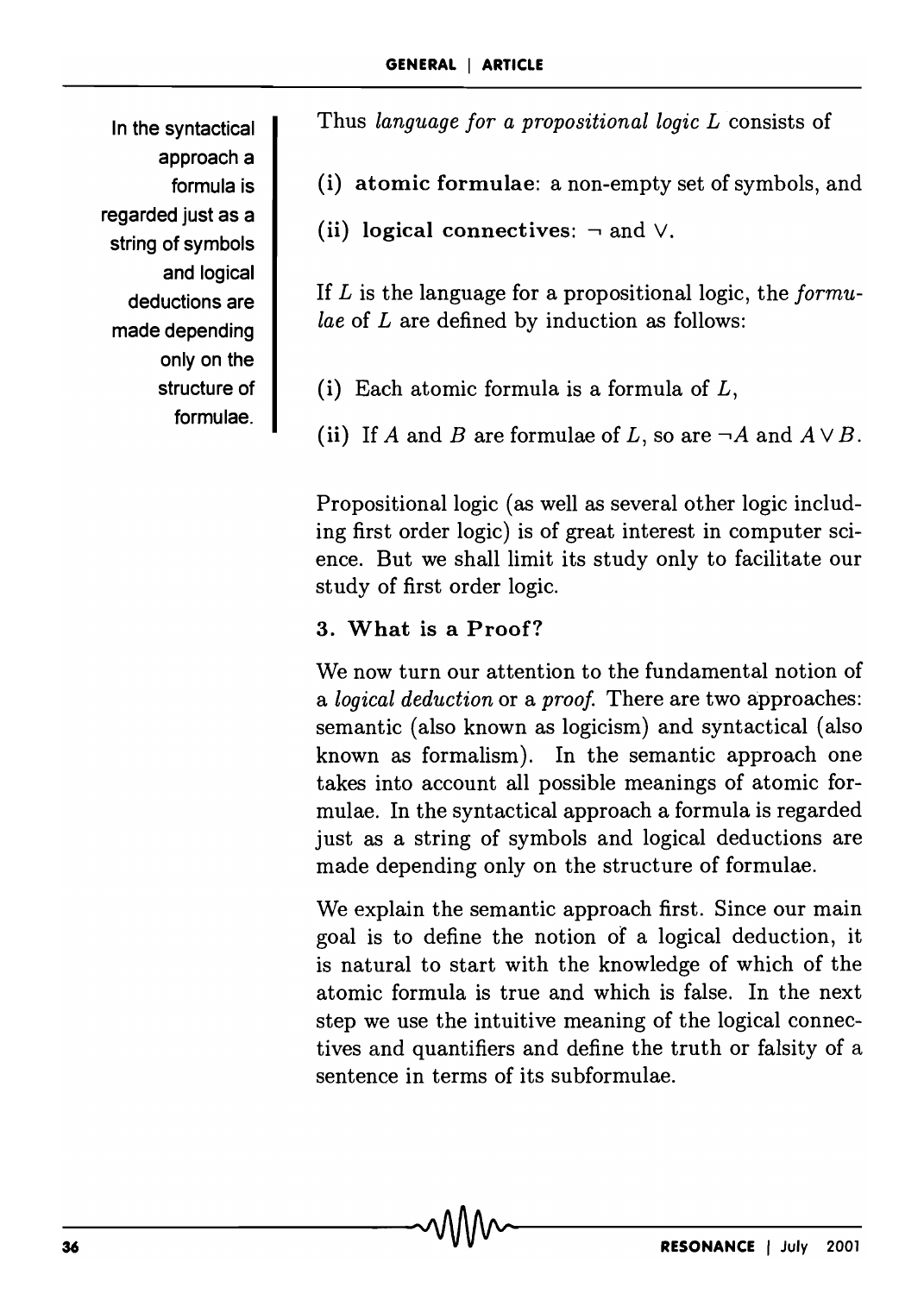3a. Interpretation or Semantics of Propositional Logic

*From now on, in this section, L denotes a language for a propositional logic and by a formula we mean a formula of L.* 

Definition. *A truth valuation* or an *interpretation* or a *structure* of *L* is a map *v* from the set of all atomic formulae of  $L$  to  $\{T, F\}$ .

Definition. Let *v* be an interpretation of *L.* We extend *v* (and denote the extension by *v* itself) to the set of all formulae by induction as follows:

$$
v(\neg A) = T
$$
 if and only if  $v(A) = F$ 

and

 $v(A \vee B) = T$  if and only if  $v(A) = T$  or  $v(B) = T$ 

If  $v(A) = T$  we say that A is *true* in the structure *v*.

Exercise 3.1. Let *A, B* be formulae and *v* a truth valuation of *L.* Show the following.

- (a)  $v(A \wedge B) = T$  if and only if  $v(A) = v(B) = T$
- (b)  $v(A \rightarrow B) = T$  if and only if  $v(A) = F$  or  $v(B) = T$ *T*

(c)  $v(A \leftrightarrow B) = T$  if and only if  $v(A) = v(B)$ .

Definition. Let *A* be a set of formulae. An interpretation *v* is called a *model* of  $A$  if every  $A \in A$  is true in *v*. In this case we write  $v \models A$ .

Definition. Let *A, B* be formulae and *A* a set of formulae.

Propositional logic is of great interest in computer science.

<sup>(</sup>i) We say that *A* is a *tautological consequence* of A, and write  $A \models A$ , if A is true in every model *v* of *A.*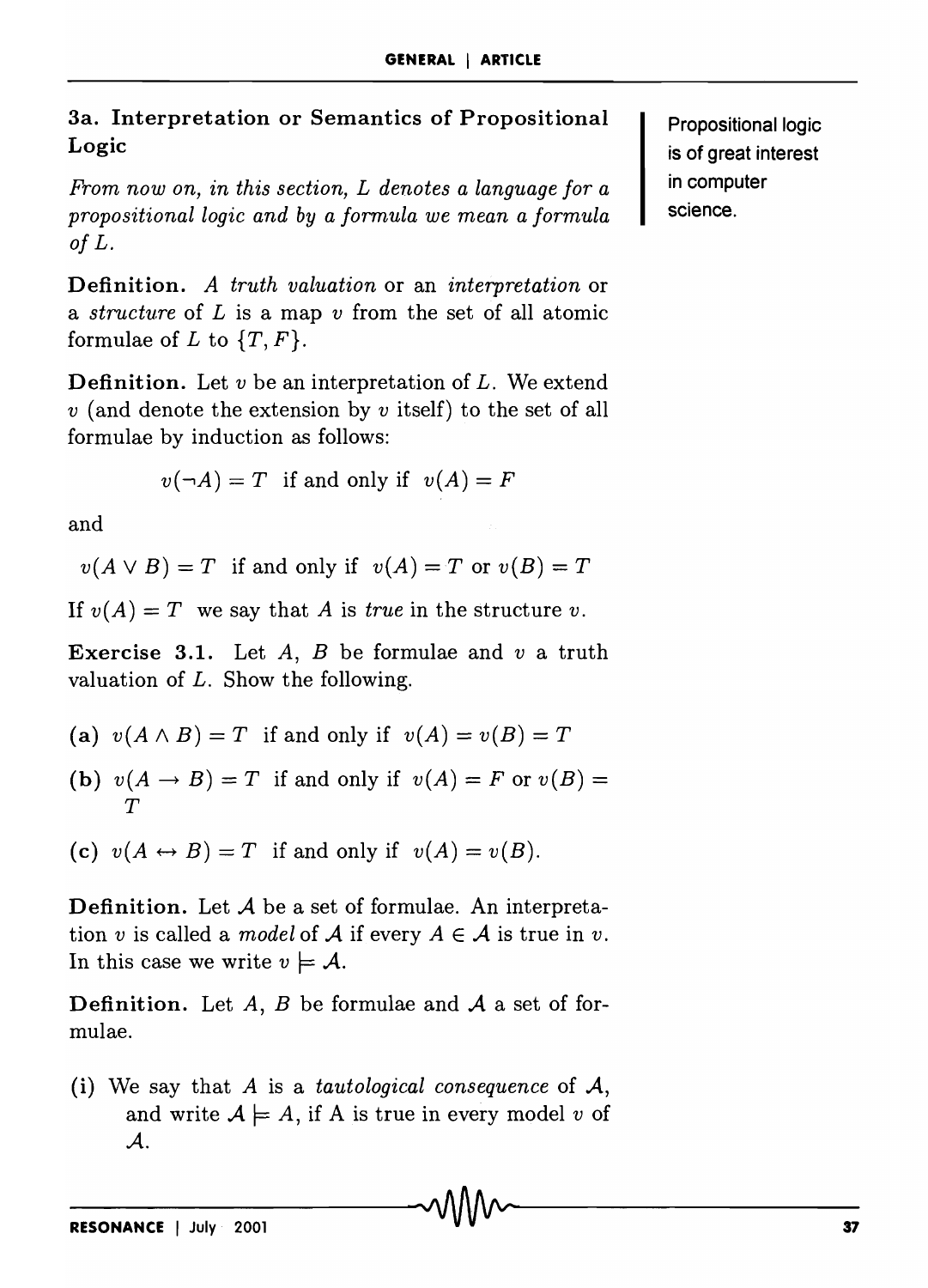- (ii) If *A* is a tautological consequence of the empty set of formulae, we say that *A* is a *tautology* and write  $\models A$ . Thus, A is a tautology if and only if  $v(A)$  = T for every truth valuation *v* of L.
- (iii) If  $A \leftrightarrow B$  is a tautology (i.e., if  $v(A) = v(B)$  for all truth valuation  $v$ ), we say that  $A$  and  $B$  are *tautologically equivalent.*

#### Exercise 3.2.

- (a) Show that  $A \rightarrow B \rightarrow C$  and  $B \rightarrow A \rightarrow C$  are tautologically equivalent.
- (b) Show that  $A \rightarrow B \rightarrow C$  and  $A \rightarrow C \rightarrow B$  are not tautologically equivalent.
- (c) Show that  $A \to B \to C$  and  $(A \to B) \to C$  are not tautologically equivalent.

**Exercise 3.3.** Let  $A$ ,  $A_1$ ,  $A_2$ , ...,  $A_n$  be formulae. Show that the following statements are equivalent:

- (a) *A* is a tautological consequence of  $A_1$ ,  $A_2$ , .,  $A_n$ .
- (b)  $A_1 \rightarrow A_2 \rightarrow \rightarrow A_n \rightarrow A$  is a tautology.

#### 3b. Semantics of First Order Languages

Throughout this section, unless otherwise stated, L de*notes a first order language. Further, by terms, formulae, etc. we mean terms, formulae, etc. of L.* 

A *structure* or an *interpretation M* of *L* consists of the following:

(i) a non-empty set M, called the *universe* of  $\mathcal{M}$ ; (Elements of *M* are called *individuals.)*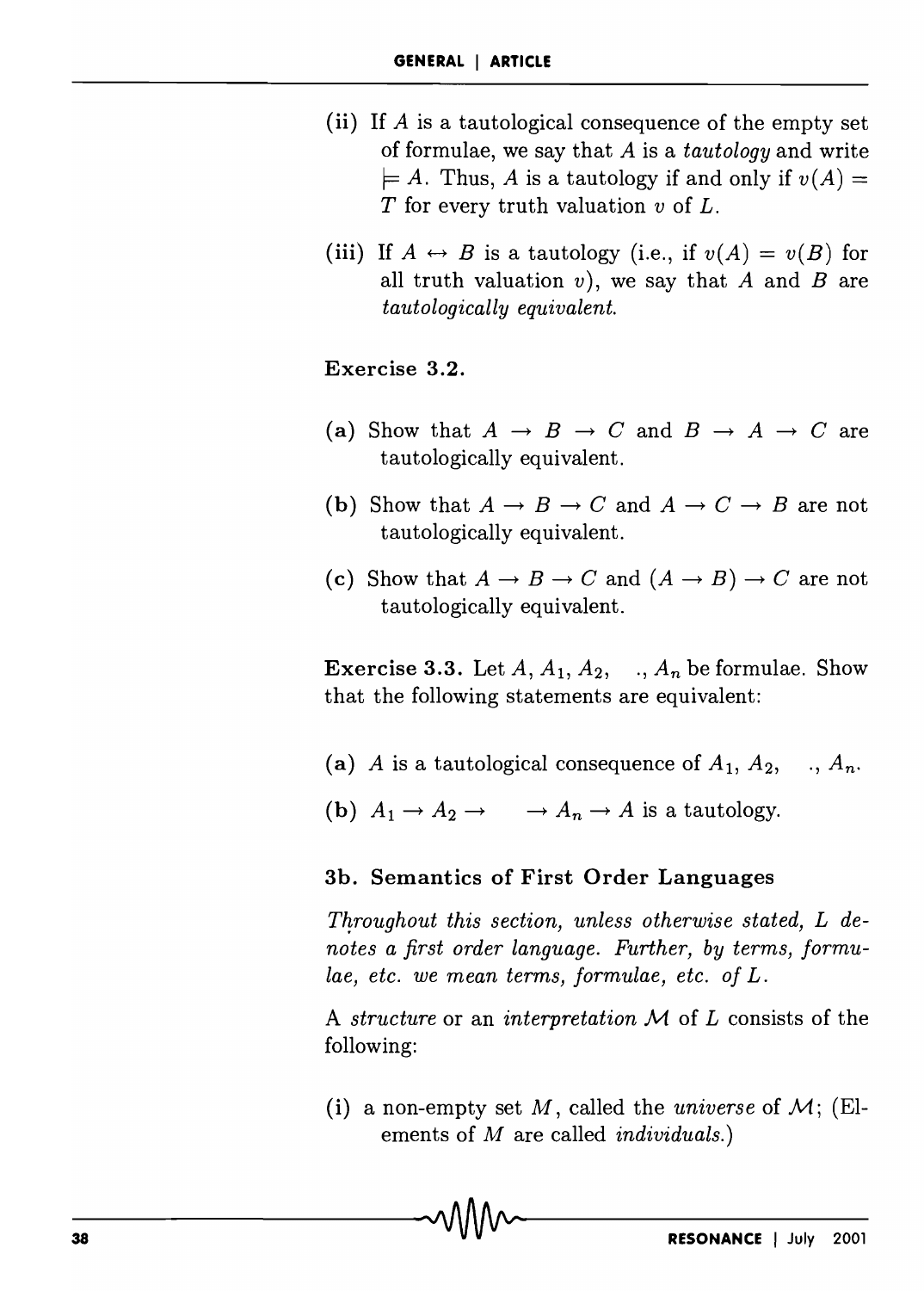- (ii) for each constant symbol c of L, an element  $\mathcal{M}(c)$ of *M;*
- (iii) for each  $n$ -ary function symbol  $f$  of  $L$ , a function  $\mathcal{M}(f)$  from  $M^n$  to  $M$ ; and
- (iv) for each n-ary relation symbol p of *L,* a n-ary relation  $\mathcal{M}(p)$  on M

 $\mathcal{M}(c)$ ,  $\mathcal{M}(f)$  and  $\mathcal{M}(p)$  are called the *interpretations* or *meanings* of c, *f* and *p,* respectively in *M.* The meaning of a variable-free term  $t$  of  $L$  in a structure  $M$  is easy to define now. Indeed, we already have the meaning  $\mathcal{M}(c)$ of any constant symbol c. We extend this definition to all variable-free terms by induction on the length of *t:*  we define  $\mathcal{M}(ft_1 \dots t_n)$  to be  $\mathcal{M}(f)(\mathcal{M}(t_1) \dots \mathcal{M}(t_n)),$ where  $t_1$ ,  $\ldots$ ,  $t_n$  are variable-free terms and f a n-ary function symbol.

We now define truth or falsity of a formula *A* in a structure *M.* We need to extend *L* a bit so as to have a constant symbol corresponding to each individual  $m$ . (The reason for doing this will become clear a little later.) Given L and  $M$ ,  $L(M)$  denotes the first order language obtained from L by adding a new constant symbol  $i_m$ for each  $m \in M$  Clearly each formula of L remains a formula of *L(M).* We shall regard *M* as a structure for  $L(\mathcal{M})$  by defining  $\mathcal{M}(i_m) = m$ , meanings of the nonlogical symbols of  $L$  remaining the same.

Let t and s be variable free terms of  $L(\mathcal{M})$ . We say that the formula  $t = s$  is true in *M* if  $M(t) = M(s)$ . Similarly, we say that a variable free atomic formula  $pt_1$ .  $t_n$ of  $L(\mathcal{M})$  is true in  $\mathcal M$  if  $\mathcal M(p)(\mathcal M(t_1), \dots, \mathcal M(t_n))$  holds. Inductively, we extend this notion for all closed formulae of  $L(M)$ . We say that  $\neg A$  is true in M if A is false, i.e., *A* is not true in *M*;  $A \vee B$  is true in *M* if at least one of *A* and *B* is true in *M*; we say that  $\exists x A$  is true in M if there is an individual  $m \in M$  such that the closed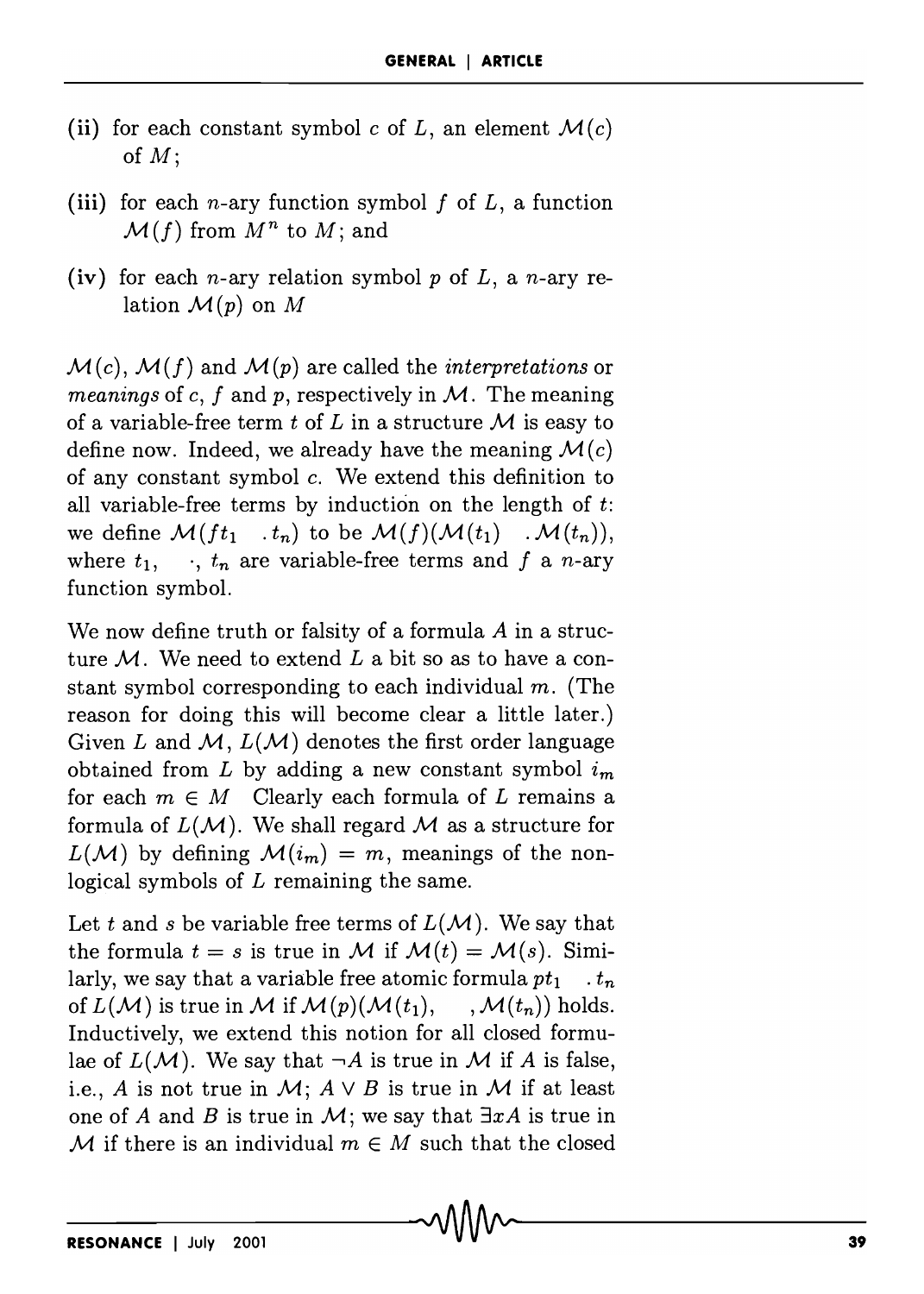The formulae of a first order language  $L$  are precisely the formulae of the language of the propositional logic whose atomic formulae are the elementary formulae of L.

Some formulae are true in a structure because of particular properties of the structure. On the other hand, some formulae are true in all structures simply because of the meaning of the logical symbols.

formula  $A_x[i_m]$  is true in M. Finally,  $A[x_1, \ldots, x_n]$  is defined to be true in M, if for every  $m_1$ , .,  $m_n$  in M the sentence  $A_{x_1,...,x_n}[i_{m_1}, \dots, i_{m_n}]$  is true in *M*. Note that to define the truth or falsity of closed formulae of the from *3xA* or formulae which are not closed, we needed to introduce the language  $L(\mathcal{M})$ .

Exercise 3.4. Let *L* be a first order language, M a structure for  $L$  and  $t_1$ , .,  $t_n$  variable-free terms of  $L$ . Assume that  $\mathcal{M}(t_i) = m_i$ ,  $1 \leq i \leq n$ . Show the following:

- [a] For any term  $a[x_1, \ldots, x_n]$ ,  $\mathcal{M}(a_{x_1,...,x_n}[t_1, ..., t_n]) = \mathcal{M}(a_{x_1,...,x_n}[i_{m_1}, ..., i_{m_n}]).$
- [b] For any formula  $A[x_1, \ldots, x_n], A_{x_1,\ldots,x_n}[t_1, \ldots, t_n]$  is true in M if and only if  $A_{x_1,...,x_n}[i_{m_1}, \dots, i_{m_n}]$  is so.

We call *M* a *model* of a set of formulae *A* of *L,* and write  $M \models A$ , if every formula A belonging to A is true in *M.* If *A* is a formula of *L* and *A* a set of formulae, we say that *A* is a *logical consequence* of *A,* and write  $\mathcal{A} \models A$ , if A is true in every model of  $\mathcal{A}$ .

The next few definitions will be needed for adapting some results from propositional logic to first order logic. We call a formula *elementary* if either it is an atomic formula or a formula of the form  $\exists xB$ . It is easy to see that the formulae of *L* are precisely the formulae of the language of the propositional logic whose atomic formulae are the elementary formulae of *L.* A *truth valuation*  for *L* is a map *v* from the set of all elementary formulae into *{T, F}.* We can extend *v* as before to the set of all formulae. Further, we define the notion of *tautological consequences, tautology* and *tautologically equivalent formulae* in exactly the same way as before.

In the second part of this article, we shall start with the syntactical definition of a proof. This is based on